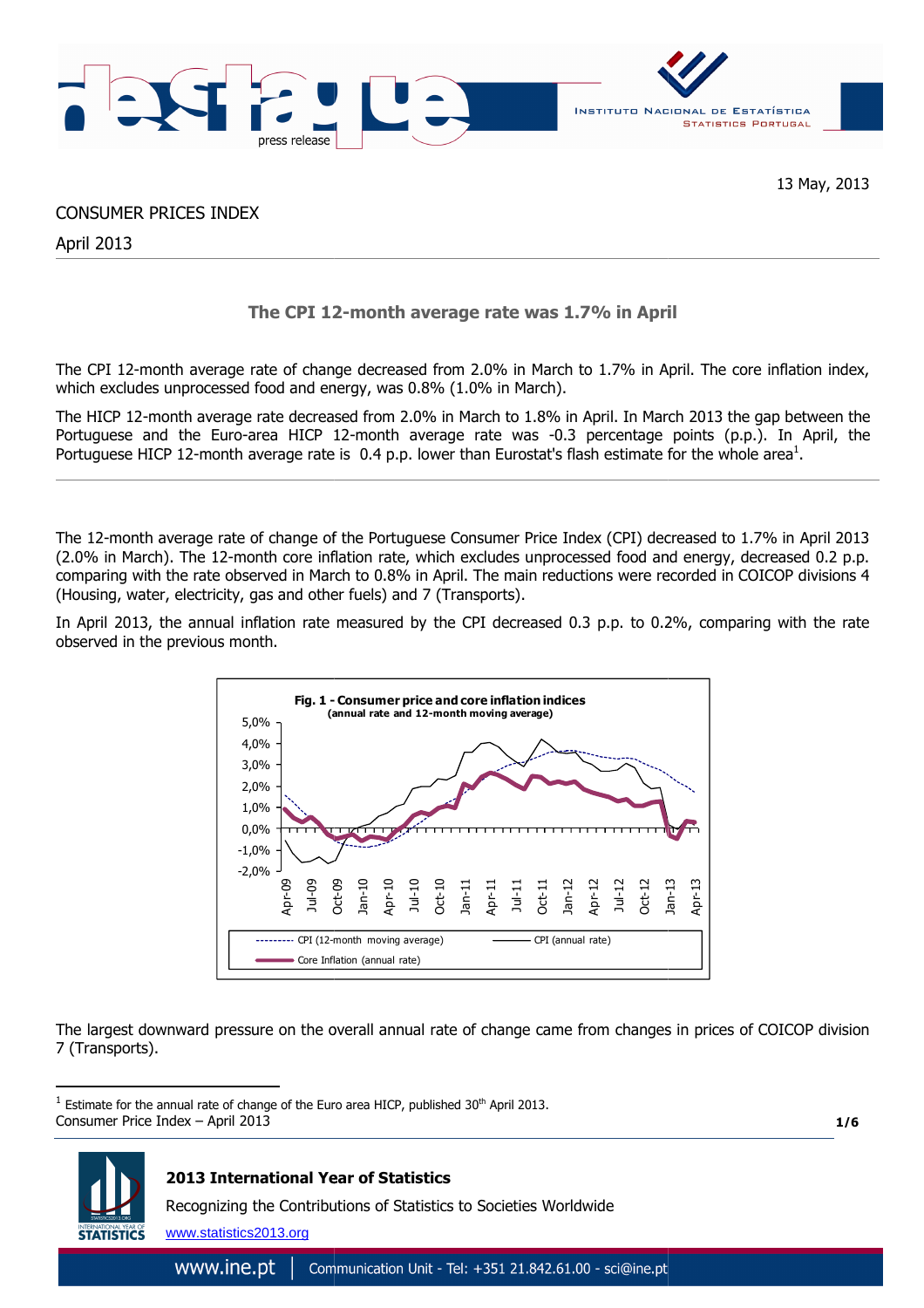

The annual core inflation rate, measured by the CPI excluding energy and unprocessed food products, was 0.3%, unchanged from the previous month.

In April, the CPI monthly rate was 0.0% (1.7% in March 2013 and 0.3% in April 2012). This result was mostly due to the contribution of changes in prices of COICOP division 3 (Clothing and footwear) and 7 (Transports).

In April 2013, the HICP 12-month average rate decreased to 1.8% (2.0% in March 2013).

In March 2013 the gap between the Portuguese and the Euro-area HICP 12-month average rate was -0.3 p.p.. In April, the Portuguese HICP 12-month average rate is 0.4 p.p. lower than Eurostat's flash estimate for the whole area<sup>2</sup>.

The HICP annual rate of change decreased to 0.4% (0.7% in March 2013). The HICP monthly rate of change was 0.1% (1.7% and 0.3% respectively in the previous month and in April 2012). In March 2013 the gap between the annual rate of change of the Euro area and the Portuguese HICP was -1.0 p.p. and it is estimated to have moved to -0.8 p.p. in April 2013.



## **Housing Rents**

 $\overline{a}$ 

In national terms, in April 2013, compared with March 2013, the average value of rents by net area increased 0.2%.

The increase in the average value of rents was observed in all regions except Alentejo and Autonomous Region of Madeira, where it was observed a decrease. The most relevant increase was in the region of Algarve (0.4%).

Consumer Price Index – April 2013 **2/6** <sup>2</sup> Estimate for the annual rate of change of the Euro area HICP, published 30<sup>th</sup> April 2013.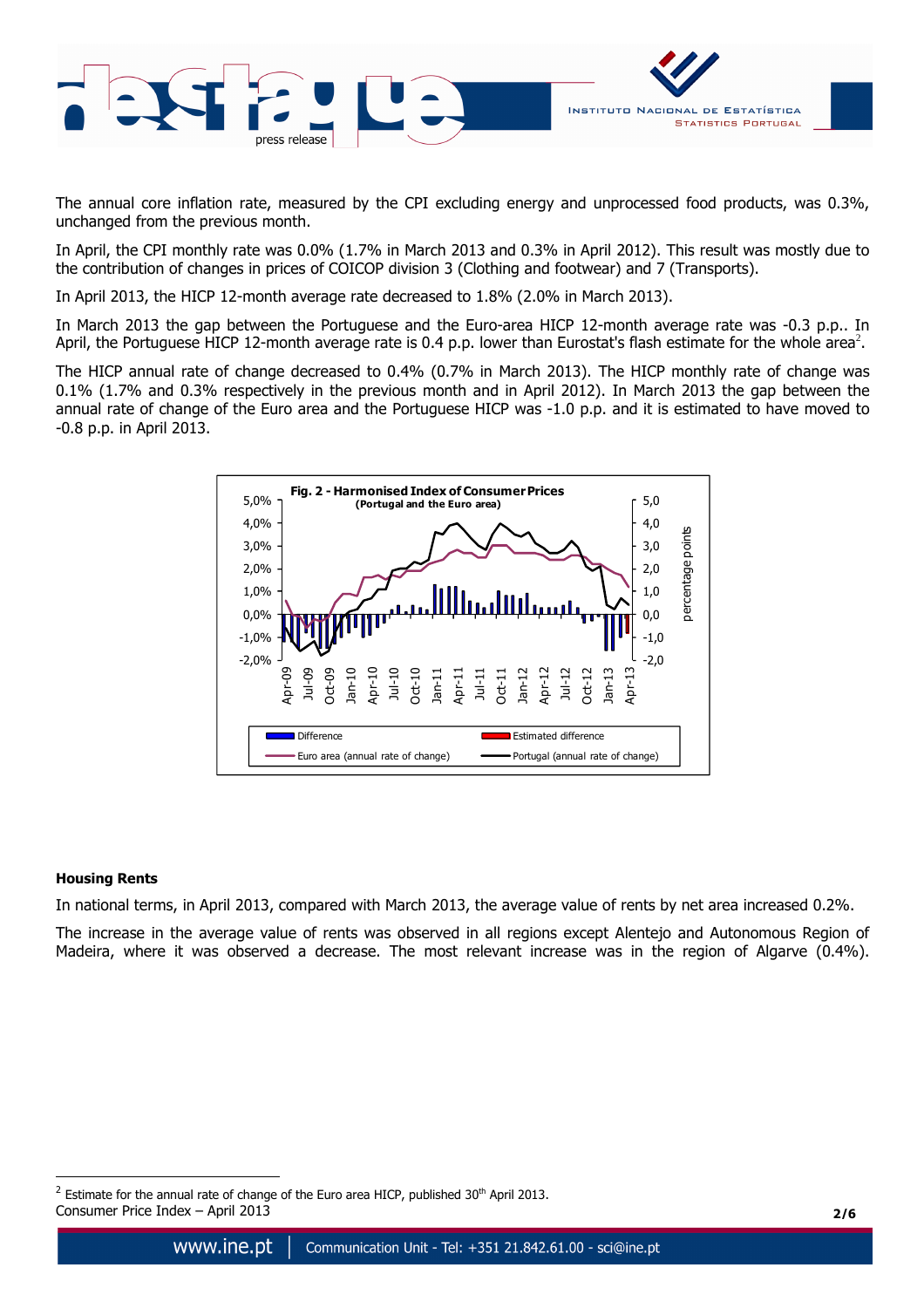



### **Consumer Price Index**

The Consumer Price Index (CPI) measures the change over time of the prices of a certain basket of goods and services bought by a "typical" consumer. The CPI has been designed to capture price changes and not to measure price levels. The CPI 2012=100 weighting structure and the sample of goods and services included in the basket are a result of the combination of three fundamental sources of information recently made available: the 2011 Census, the Household Expenditure Survey 2010/2011 and the final 2010 and preliminary 2011 results of the Portuguese National Accounts. Administrative data at a more detailed level is also used.

From 2013 onwards the CPI will be updated every year in a more effective way with the most recent information on prices and quantities.

The CPI is compiled through the aggregation of seven regional price indexes and the goods and services included in the index are grouped according to the COICOP classification.

#### **Table 1: CPI - COICOP<sup>1</sup> Divisions**

| 01 | Food and non-alcoholic beverages                                      | 07  | Transports                       |
|----|-----------------------------------------------------------------------|-----|----------------------------------|
| 02 | Alcoholic beverages and tobacco                                       | 08  | Communications                   |
| 03 | Clothing and footwear                                                 | 09  | Recreation and culture           |
| 04 | Housing, water, electricity, gas and other fuels                      | 10  | Education                        |
| 05 | Furnishings, household equipment and routine maintenance of the house | -11 | Restaurants and hotels           |
| 06 | Health                                                                |     | Miscellaneous goods and services |

 $1$ COICOP: Classification Of Individual Consumption by Purpose

#### **Monthly rate**

The monthly rate is the change in the index of a certain month compared with the index of the previous month expressed as a percentage. Although up-to-date, this measure can be affected by seasonal and other effects.

#### **Annual rate**

The annual rate is the change in the index of a certain month compared with the index of the same month in the previous year expressed as a percentage. In the presence of a stable seasonal pattern, seasonal effects do not influence this measure.

#### **12-month average rate**

The 12-month average rate is the change in the average index of one year compared with the average index of the previous year expressed as a percentage. This moving average is less sensitive to transient changes in prices.

#### **Core inflation index (all items CPI excluding unprocessed food and energy products)**

The core inflation index is compiled by excluding the prices of unprocessed food and energy products from the all items CPI. The primary objective of this index is to capture the underlying inflation pressures in the economy.

#### **Harmonised Index of Consumer Prices**

The Harmonised Index of Consumer Prices (HICP) is compiled in each member state of the European Union for the purposes of inflation comparisons across EU countries, as required by the Treaty on European Union'. This index plays an important role as a guideline for the achievement of the European System of Central Banks primary objective: price stability. In 1998, the European Central Bank adopted the HICP as "the most appropriate price measure" for its definition of price stability in the Euro area<sup>2</sup>.

The current HICP (2005 = 100) is produced in each Member State following a harmonized methodology developed by experts in the field of price statistics, under the Eurostat's "Price Statistics Working Group". From the methodological point of view, there are no major differences between the HICP and CPI. However, the different scope of coverage leads to differences in the weighting structure, mainly in Restaurants and hotels. This is mostly an effect of the inclusion of non-residents expenditure ("tourists") in the HICP and the corresponding exclusion from the CPI.

Additional information on the methodology of the HICP can be found on the Eurostat website at http://epp.eurostat.ec.europa.eu/portal/page/portal/hicp/introduction.

 $\overline{\phantom{a}}$  , and the set of the set of the set of the set of the set of the set of the set of the set of the set of the set of the set of the set of the set of the set of the set of the set of the set of the set of the s 1 - Article 109j and protocol on the convergence criteria referred to in that article.

2 - "A stability oriented monetary policy strategy for the ESCB". ECB press notice released on 13 October 1998.

Consumer Price Index – April 2013 **3/6**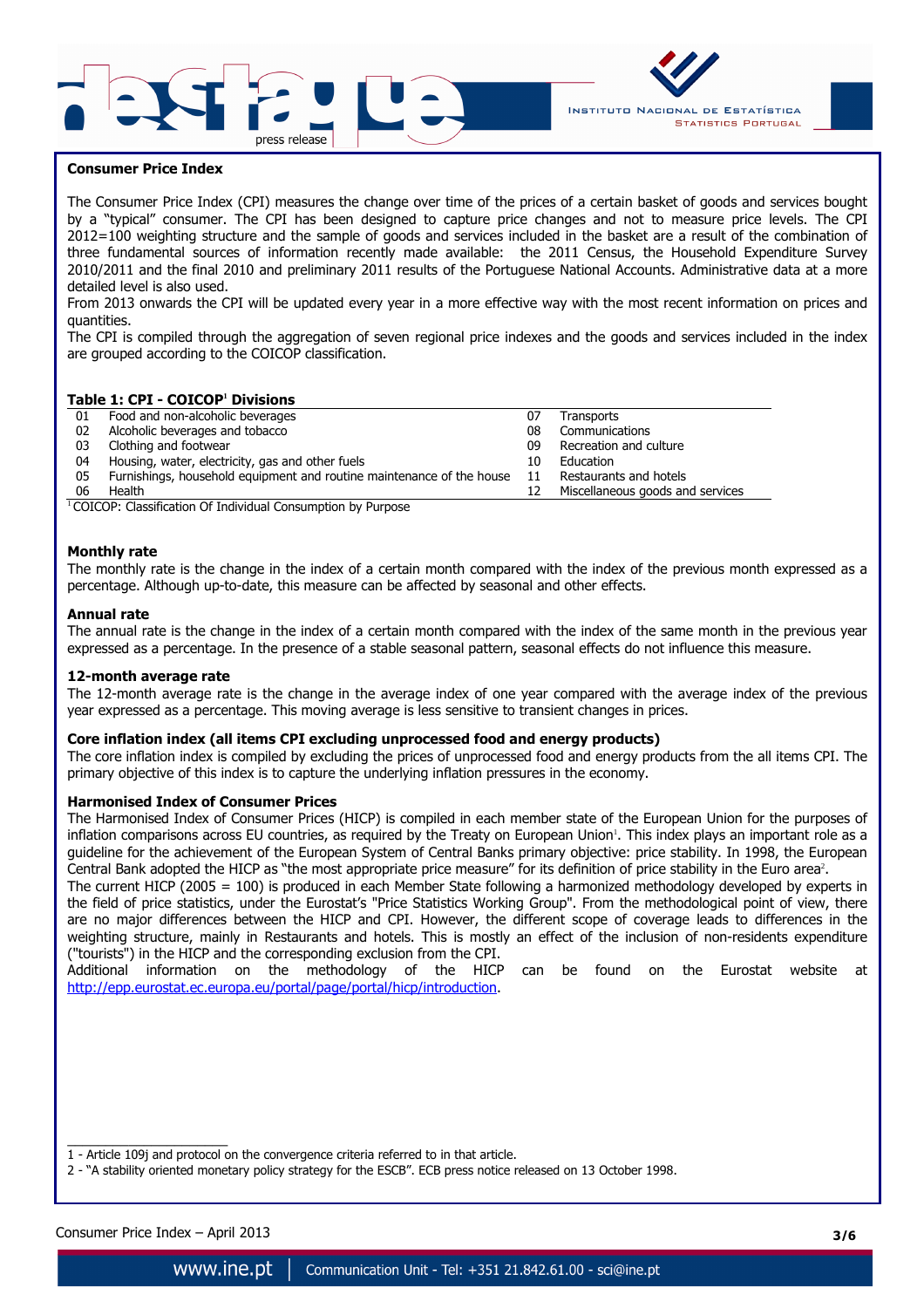



## **Table 2: CPI and HICP 2013 weighting structure**

|    | $COICOP1$ divisions                                                   | <b>CPI</b> | <b>HICP</b> |
|----|-----------------------------------------------------------------------|------------|-------------|
| 01 | Food and non-alcoholic beverages                                      | 196,1      | 191,1       |
| 02 | Alcoholic beverages and tobacco                                       | 35,8       | 35,4        |
| 03 | Clothing and footwear                                                 | 66,6       | 66,2        |
| 04 | Housing, water, electricity, gas and other fuels                      | 92,9       | 89,6        |
| 05 | Furnishings, household equipment and routine maintenance of the house | 63,8       | 62,5        |
| 06 | Health                                                                | 70,2       | 65,1        |
| 07 | Transport                                                             | 143,4      | 144,7       |
| 08 | Communication                                                         | 36,9       | 35,9        |
| 09 | Recreation and culture                                                | 78,6       | 68,5        |
| 10 | Education                                                             | 15,6       | 15,2        |
| 11 | Restaurants and hotels                                                | 94,9       | 123,0       |
| 12 | Miscellaneous goods and services                                      | 105,2      | 102,7       |
| 00 | All items                                                             | 1000.0     | 1000.0      |

<sup>1</sup> COICOP: Classification Of Individual Consumption by Purpose.

### **Presentation of data and rounding rules**

With the release of the January 2013 CPI indices are published with base 100 in the year 2012. Due to rounding procedures, those indices may not reproduce exactly the published rates of change. However, one should bear in mind that the published rates keep unchanged.

In this press release the descriptive analysis is based on rounded values to one decimal.

Consumer Price Index – April 2013 **4/6**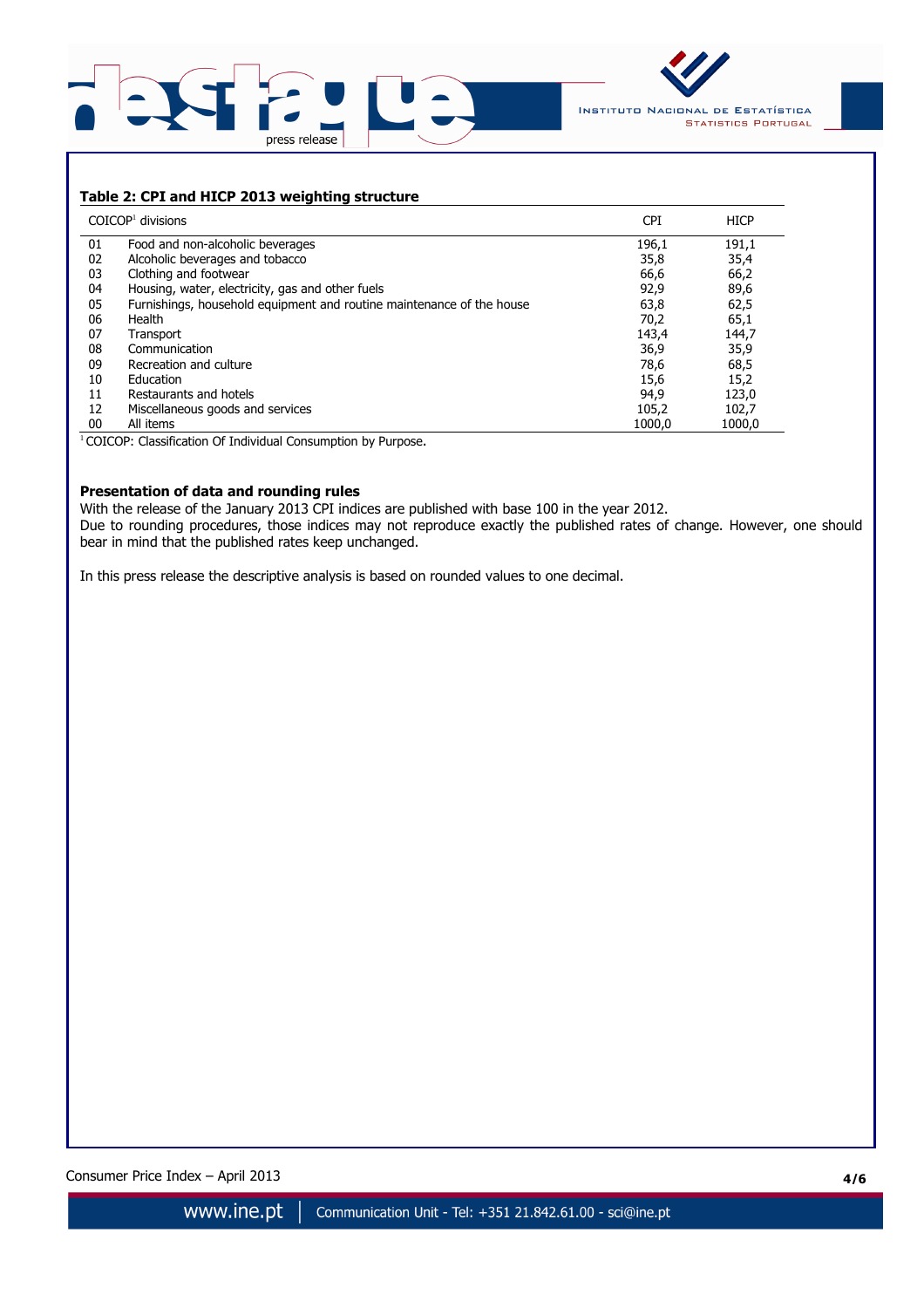

|                     | Index divisions <sup>(1)</sup> |      |                                                                    |       |         |                 |         |                                               |         |      |      |         |              |  |  |  |  |  |  |
|---------------------|--------------------------------|------|--------------------------------------------------------------------|-------|---------|-----------------|---------|-----------------------------------------------|---------|------|------|---------|--------------|--|--|--|--|--|--|
|                     | 01                             | 02   | 03                                                                 | 04    | 05      | 06              | 07      | 08                                            | 09      | 10   | 11   | 12      |              |  |  |  |  |  |  |
|                     | Annual average rate            |      |                                                                    |       |         |                 |         |                                               |         |      |      |         |              |  |  |  |  |  |  |
| 2010                | $-0.24$                        | 4.40 | $-1.66$                                                            | 4.43  | 1.60    | $-1.35$         | 4.55    | $-1.95$                                       | $-0.19$ | 2.77 | 1.23 | 0.53    | 1.40         |  |  |  |  |  |  |
| 2011                | 2.10                           | 7.94 | $-3.93$                                                            | 6.66  | 1.17    | 4.46            | 8.90    | 2.99                                          | 0.96    | 2.05 | 1.41 | 1.79    | 3.65         |  |  |  |  |  |  |
| 2012                | 3.20                           | 4.74 | $-5.24$                                                            | 8.72  | $-0.47$ | 0.35            | 3.27    | 0.46                                          | 0.91    | 1.50 | 4.47 | 1.11    | 2.77         |  |  |  |  |  |  |
|                     | Annual rate                    |      |                                                                    |       |         |                 |         |                                               |         |      |      |         |              |  |  |  |  |  |  |
| 2011 April          | 2.38                           | 9.55 | $-1.50$                                                            | 5.55  | 1.06    | 3.81            |         | 10.34<br>4.34<br>1.55<br>2.16<br>1.64<br>1.95 |         |      |      |         |              |  |  |  |  |  |  |
| May                 | 2.49                           | 9.47 | $-2.02$                                                            | 5.36  | 1.32    | 3.52            | 9.51    | 3.97                                          | 1.76    | 2.15 | 1.30 | 2.14    | 4.04<br>3.84 |  |  |  |  |  |  |
| June                | 1.64                           | 9.71 | $-2.55$                                                            | 5.31  | 1.39    | 2.61            | 8.72    | 3.29                                          | 1.31    | 2.18 | 1.32 | 2.01    | 3.41         |  |  |  |  |  |  |
| July                | 1.71                           | 8.87 | $-6.93$                                                            | 4.78  | 1.66    | 4.64            | 8.03    | 2.52                                          | 0.86    | 2.17 | 1.05 | 2.14    | 3.15         |  |  |  |  |  |  |
|                     | 1.37                           | 8.01 | $-11.96$                                                           | 4.80  | 1.37    | 4.49            | 8.56    | 2.51                                          | 0.50    | 2.23 | 1.03 | 2.09    | 2.91         |  |  |  |  |  |  |
| August<br>September | 1.82                           | 7.34 | $-1.71$                                                            | 4.71  | 1.43    | 5.81            | 9.21    | 2.39                                          | $-0.15$ | 2.13 | 1.25 | 2.02    | 3.55         |  |  |  |  |  |  |
| October             | 2.18                           | 7.24 | $-1.51$                                                            | 10.70 | 1.39    | 5.94            | 8.98    | 2.12                                          | $-0.16$ | 1.82 | 0.95 | 1.79    | 4.20         |  |  |  |  |  |  |
| November            | 2.06                           | 6.50 | $-1.52$                                                            | 10.55 | 1.23    | 5.49            | 8.19    | 2.14                                          | $-0.20$ | 1.74 | 1.03 | 1.39    | 3.93         |  |  |  |  |  |  |
|                     |                                |      | $-3.80$                                                            | 9.90  | 0.97    |                 |         |                                               |         | 1.74 |      |         |              |  |  |  |  |  |  |
| December            | 2.20                           | 5.59 |                                                                    |       |         | 7.46            | 6.06    | 2.23                                          | 0.50    |      | 1.20 | 1.52    | 3.61         |  |  |  |  |  |  |
| 2012 January        | 3.32                           | 4.48 | $-3.59$                                                            | 9.57  | $-0.03$ | 5.85            | 4.50    | 0.34                                          | $-0.41$ | 1.63 | 3.36 | 1.70    | 3.51         |  |  |  |  |  |  |
| February            | 3.44                           | 2.45 | $-2.73$                                                            | 9.61  | $-0.39$ | 4.19            | 5.14    | 0.12                                          | 0.45    | 1.60 | 4.01 | 1.75    | 3.60         |  |  |  |  |  |  |
| March               | 2.92                           | 4.43 | $-5.97$                                                            | 9.77  | $-0.34$ | 3.47            | 4.70    | 0.31                                          | $-0.14$ | 1.58 | 3.79 | 1.29    | 3.15         |  |  |  |  |  |  |
| April               | 2.83                           | 4.81 | $-5.89$                                                            | 9.90  | $-0.25$ | 2.41            | 3.69    | 0.25                                          | 0.44    | 1.56 | 4.27 | 1.44    | 3.01         |  |  |  |  |  |  |
| May                 | 2.64                           | 4.89 | $-5.47$                                                            | 10.04 | $-0.22$ | 0.67            | 2.72    | $-0.07$                                       | $-0.04$ | 1.55 | 4.65 | 1.41    | 2.70         |  |  |  |  |  |  |
| June                | 3.34                           | 4.72 | $-5.31$                                                            | 10.04 | $-0.60$ | $-0.15$         | 2.31    | 0.73                                          | 0.50    | 1.52 | 4.62 | 1.27    | 2.71         |  |  |  |  |  |  |
| July                | 4.04                           | 5.78 | $-5.00$                                                            | 10.35 | $-0.80$ | $-2.06$         | 2.10    | 0.47                                          | 0.89    | 1.52 | 4.98 | 0.85    | 2.77         |  |  |  |  |  |  |
| August              | 3.27                           | 5.22 | $-4.30$                                                            | 10.47 | $-0.55$ | $-2.03$         | 3.84    | 0.50                                          | 1.33    | 1.42 | 5.08 | 1.04    | 3.08         |  |  |  |  |  |  |
| September           | 2.93                           | 5.14 | $-7.35$                                                            | 10.85 | $-0.75$ | $-1.80$         | 3.78    | 0.67                                          | 2.17    | 1.48 | 4.87 | 0.94    | 2.88         |  |  |  |  |  |  |
| October             | 3.18                           | 5.18 | $-5.79$                                                            | 4.88  | $-0.62$ | $-2.23$         | 3.27    | 0.69                                          | 1.87    | 1.33 | 4.76 | 0.60    | 2.13         |  |  |  |  |  |  |
| November            | 3.29                           | 4.92 | $-5.59$                                                            | 4.81  | $-0.65$ | $-2.00$         | 1.64    | 0.69                                          | 2.05    | 1.43 | 4.72 | 0.67    | 1.89         |  |  |  |  |  |  |
| December            | 3.21                           | 4.79 | $-4.84$                                                            | 5.02  | $-0.45$ | $-1.77$         | 1.67    | 0.78                                          | 1.81    | 1.42 | 4.53 | 0.36    | 1.92         |  |  |  |  |  |  |
|                     |                                |      |                                                                    |       |         |                 |         |                                               |         |      |      |         |              |  |  |  |  |  |  |
| 2013 January        | 2.29                           | 5.00 | $-5.19$                                                            | 3.60  | $-0.41$ | $-3.01$         | $-1.42$ | $-1.45$                                       | 2.08    | 1.44 | 2.15 | $-0.36$ | 0.17         |  |  |  |  |  |  |
| February            | 2.00                           | 5.12 | $-4.94$                                                            | 3.48  | $-0.25$ | $-1.68$         | $-1.60$ | $-0.41$                                       | 0.92    | 1.41 | 1.60 | $-0.34$ | $-0.03$      |  |  |  |  |  |  |
| March               | 2.15                           | 4.46 | $-4.53$                                                            | 3.11  | $-0.24$ | $-0.83$         | $-1.96$ | $-0.58$                                       | 1.60    | 1.44 | 1.81 | $-0.02$ | 0.45         |  |  |  |  |  |  |
| April               | 2.02                           | 3.74 | $-3.63$                                                            | 2.67  | $-0.21$ | 0.14            | $-4.38$ | 0.15                                          | 1.44    | 1.45 | 1.95 | 0.07    | 0.18         |  |  |  |  |  |  |
| <b>Symbols:</b>     | f estimated                    |      | Po provisional                                                     |       |         | x not available |         |                                               |         |      |      |         |              |  |  |  |  |  |  |
| Note:               |                                |      | (1) The names of the divisions are given in the explanatory notes. |       |         |                 |         |                                               |         |      |      |         |              |  |  |  |  |  |  |
|                     |                                |      |                                                                    |       |         |                 |         |                                               |         |      |      |         |              |  |  |  |  |  |  |

## CPI rate of change (index division and all items CPI)

**INSTITUTO NACIONAL DE ESTATÍSTICA** 

**STATISTICS PORTUGAL** 

Source: INE - Portugal

Consumer Price Index – April 2013 **5/6**